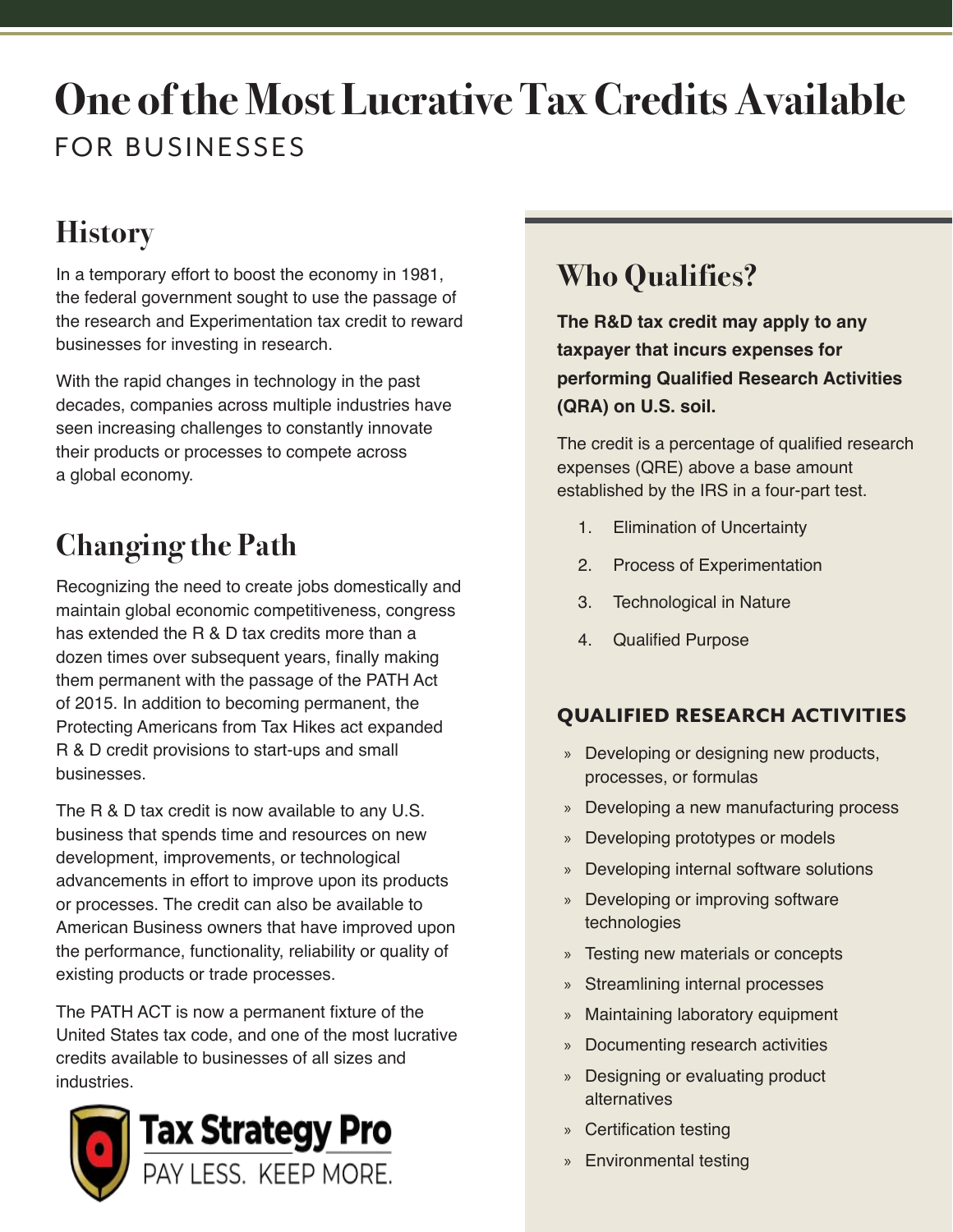# **About the R&D Tax Credit**

Section 41 of the Internal Revenue Code lays out the rules and regulations surrounding the R&D tax credit.

Many misconceptions surrounding the new regulations are that it is difficult to apply for the credits and that it is restricted to a small group of industries. **This could not be further from the truth.**  The goal of the PATH act is to encourage innovation in businesses across the United States. The U.S. tax court and states alike have ruled in favor of business activities that make jobs faster and more efficient. This could be anybody from a contractor who uses new materials to create green, energy efficient improvements, to a manufacturer improving production processes through investment in new technology.

# **Pathway to the Act**

#### **2001**

The regulation change to eliminate the "Discovery Rule" from R&D tax credit qualification requirements now benefits businesses as it alters the activities that now qualify for the credit.

#### **2014**

Controlled group credits allocation amongst members was changed with the finalization for Sect 174; temporary regulations also allow ASC on amended returns for years a taxpayer had not previously claimed a credit.

### **2016**

The R&D Tax Credit remains one of the most lucrative tax incentives for U.S. businesses after tax reform legislation is implemented.

### **1981**

Original enactment of the federal R&D tax credit; a credit developed to reward businesses for investing in their research. Activities qualifying for the credit were limited to creating or producing a product or process that was new to the world. The definition of the research was further defined under Sect. 174 (Discovery Rule); due to this definition, only a small percentage of companies were able to qualify.

## **2006**

The ASC, Alternative Simplified Credit, is enacted to provide additional flexibility to businesses when calculating credit amounts.

# **2015**

The R&D tax credit became permanent after the passing of the Protecting American from Tax Hikes Act (PATH Act).

The Alternative Minimum Tax (AMT) turn off was enacted for businesses with \$50 million or less in gross receipts allowing for more businesses to take advantage of the R&D tax credit.

# **2018**

Tax reform legislation is implemented, and the R&D Tax Credit remains one of the most lucrative tax incentives for U.S. businesses.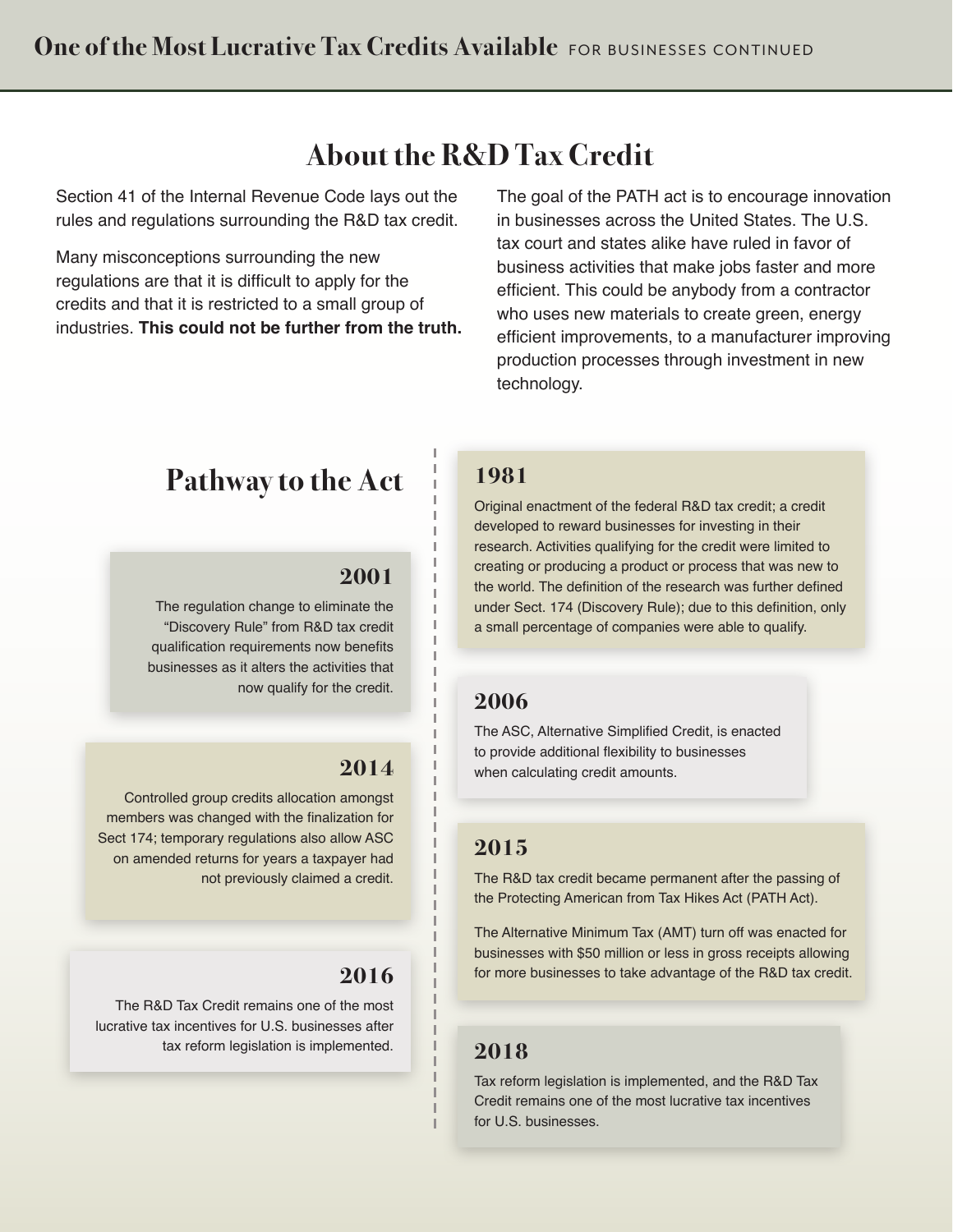# **Expanding the Tax Benefit**

# **As of January 1, 2016 Eligible Small Businesses (ESBs) can use the credit to offset the Alternative Minimum Tax (AMT).**

An ESB can be a non-publicly traded corporation, partnership, or sole proprietorship with annual revenues under \$50 million for the three tax years prior to the current year and credits can be retroactively captured subject to special rules under section 448(c)(3).

More companies than ever are able to take advantage of the R & D tax credit because of the AMT (Alternative Minimum Tax) which is a simplified method of used to compute Research and Development tax credits. Companies using the ASC computation may be able to claim a credit even if they do not qualify for the traditional tax credit claims.

# **How much have you overpaid?**

The biggest reason for small businesses not taking advantage of the R&D tax credit is self-censoring. Prior to the PATH act, the traditional method of calculating and filing for the credit was a process that was not worth the effort for small business owners and their tax advisors alike. Now, thanks to the new broadened terms and calculation methods, along with the ability to lookback 3 years and amend returns, business owners are putting substantial dollars back into their business.

**By going through the Business Qualification Process with your consultant and by providing our CPAs with pertinent tax filing information in accordance with your business structure we can conduct a feasibility study free of charge to see if your business qualifies.**

**Interested in learning more? Contact Kevin today! 513-505-1460** | **TaxCredits@TaxStrategyPro.com**

# **Qualifying Industries**

| Aerospace                     | Chemical                   | Food Processors         | Package Design                   |
|-------------------------------|----------------------------|-------------------------|----------------------------------|
| Agriculture                   | <b>Commercial Bakeries</b> | <b>Food Products</b>    | <b>Pharmaceuticals</b>           |
| <b>Animal Hospitals</b>       | Construction               | <b>Furniture Makers</b> | <b>Plastic Injection Molding</b> |
| Apparel                       | <b>Dental Practices</b>    | <b>HVAC</b>             | <b>Real Estate Agencies</b>      |
| Architecture                  | <b>Distribution</b>        | Insurance               | Research and                     |
| Automotive                    | Electricians               | Jewelry Design          | <b>Development Facilities</b>    |
| <b>Biotech/Life Sciences</b>  | <b>Electronics</b>         | <b>Job Shops</b>        | <b>Staffing Agencies</b>         |
| <b>Breweries/Wineries</b>     | Energy                     | Manufacturing           | Telecommunications               |
| <b>Civil Contractors</b>      | <b>Fabricators</b>         | <b>Medical Devices</b>  | <b>Tool and Die</b>              |
| <b>Coatings and Adhesives</b> | Farming                    | Oil and Gas             | Transportation                   |
|                               |                            | Refineries              |                                  |